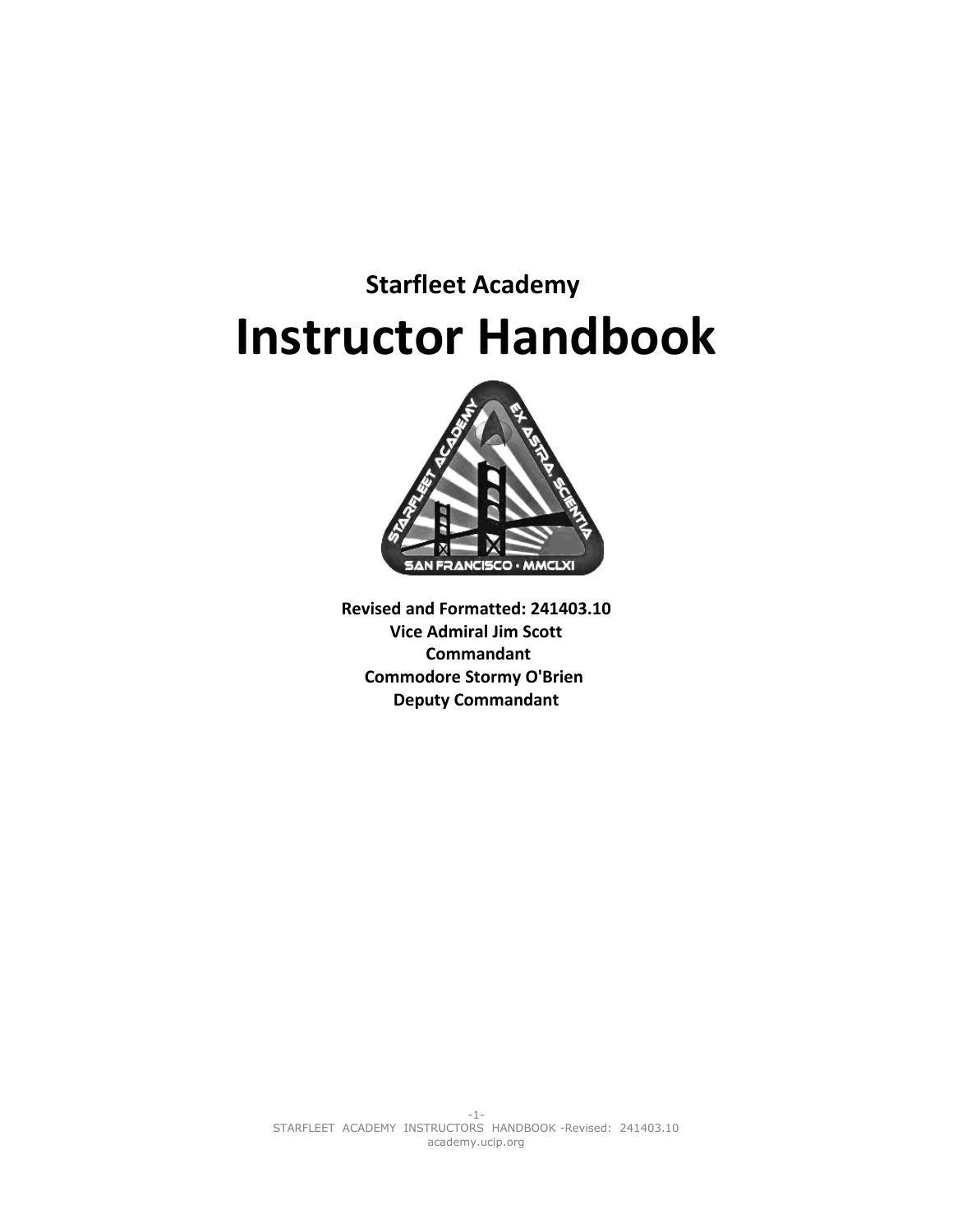## *Imaginandi vis, nulli fines*

-\*-The power of Imagination, no boundaries -\*-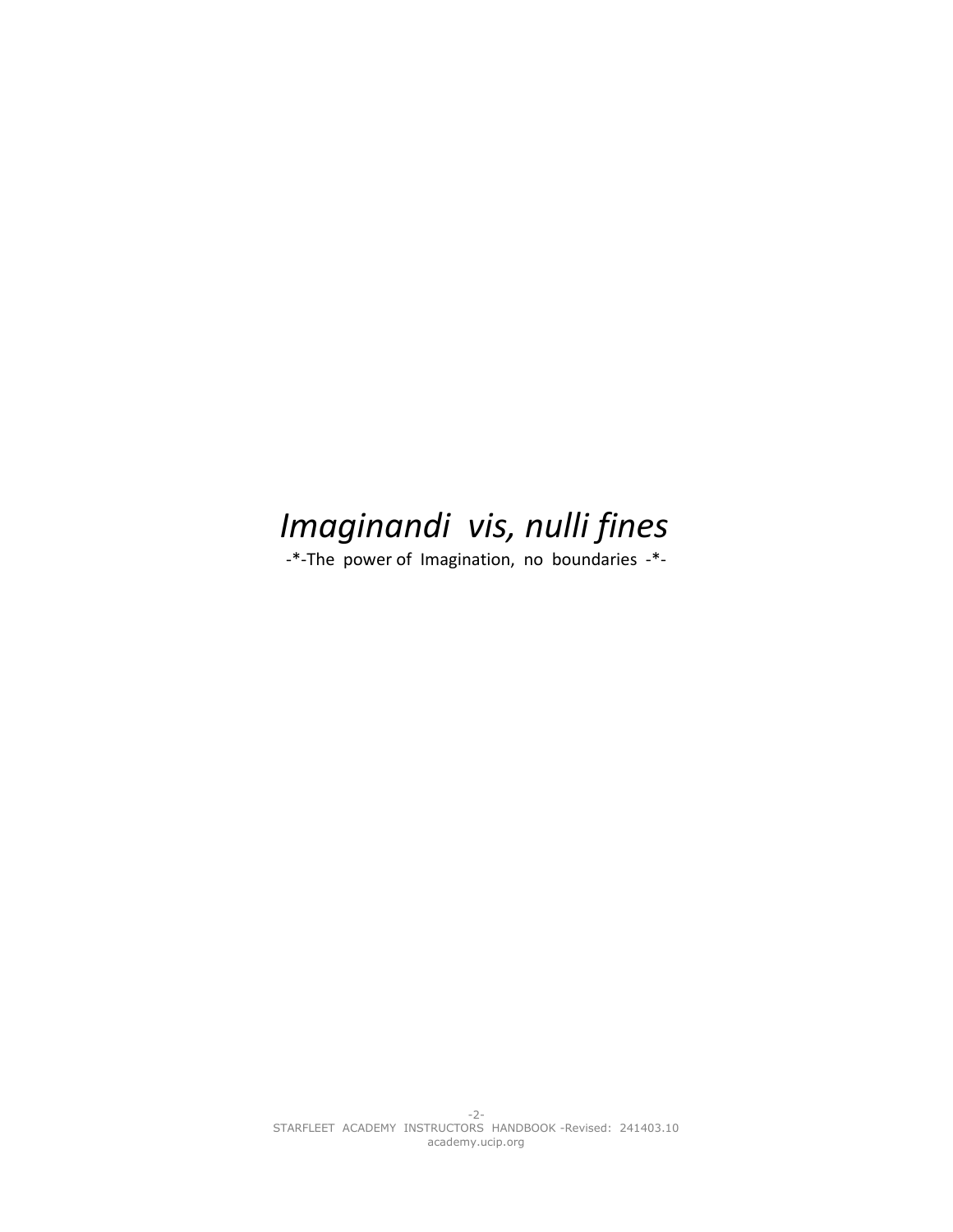## DEDICATED TO: Professor *Tom Magdiarz You created a great learning facility in 1996, and it's still going strong.*



THANK YOU *To everyone who has taken up the adventure and challenges of StarFleet Academy Instructors and Administrators.*

## MISSION

The mission of Starfleet Academy is to assist UCIP Members in developing their characters by furthering their knowledge of the Star Trek Universe, enhance their SIMming Experience, develop their characters and gain knowledge of Star Trek and the Universe. To provide Graduates the ability to dedicate themselves to their chosen SIM and assist those who strive to one day to take on a command of their own.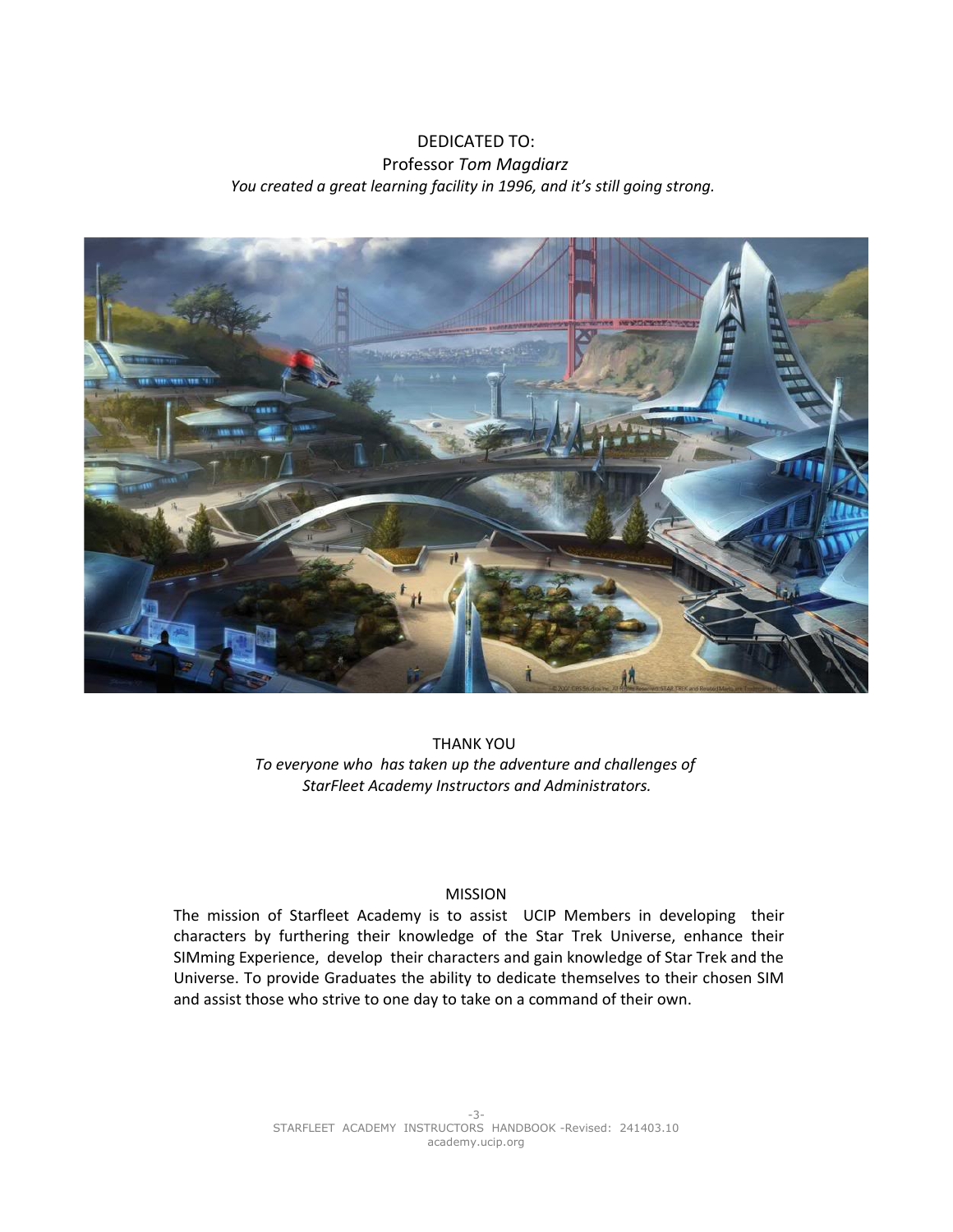## <span id="page-3-1"></span><span id="page-3-0"></span>**Table of Contents**

<span id="page-3-2"></span>ACADEMY INSTRUCTORS:

- I. [Requirements to be an Academy Instructor](#page-4-0)
- II. [Instructor Responsibilities](#page-4-1)
- III. [Student Procedures](#page-3-1)
	- A. [Taking the course](#page-3-0) [Student Enrollment](#page-5-1) [Grading the Completed Exam](#page-5-0)
		- [Awards, Citations and Notices](#page-6-3)
	- B. [Attendance](#page-6-2)
- IV. Instructor Paper Work
	- A. Monthly Reports
	- [Monthly Report](#page-6-0)
	- [Roll Call](#page-6-1)
	- [Instructor-> Student Correspondence](#page-7-0)
- V. [Roster](#page-8-0)

EXECUTIVE STAFF:

- I. [Requirements for Executive Staff Members](#page-9-3)
	- A. [Deputy Dean](#page-9-0)
		- B. [Dean](#page-9-1)
	- C. [Deputy Commandant](#page-9-2)
	- D. [Academy Commandant](#page-10-0)
- II. Executive Staff Duties and Responsibilities
	- A. [Academy Commandant](#page-10-1)
	- B. [Deputy Commandant](#page-10-2)
	- C. [Deans](#page-11-0)
	- D. [Deputy Dean](#page-11-1)
- III. [Academy Etiquette and Protocol on the IRC](#page-13-0)
- IV. [Promotions, Ranks & Positions](#page-12-2)
- V. [Reprimands and Dismissal](#page-12-1)
- VI. [Academy Meetings](#page-12-0)

## MISCELLANIOUS:

- I. [Executive Correspondence File:](#page-14-0)
	- A. Monthly Report Template
		- 1. Dean
		- 2. Commandant
	- B. Academy Meeting Report Template
- II. [Resources](#page-14-1)
- III. [Sources Cited and Versions](#page-14-2)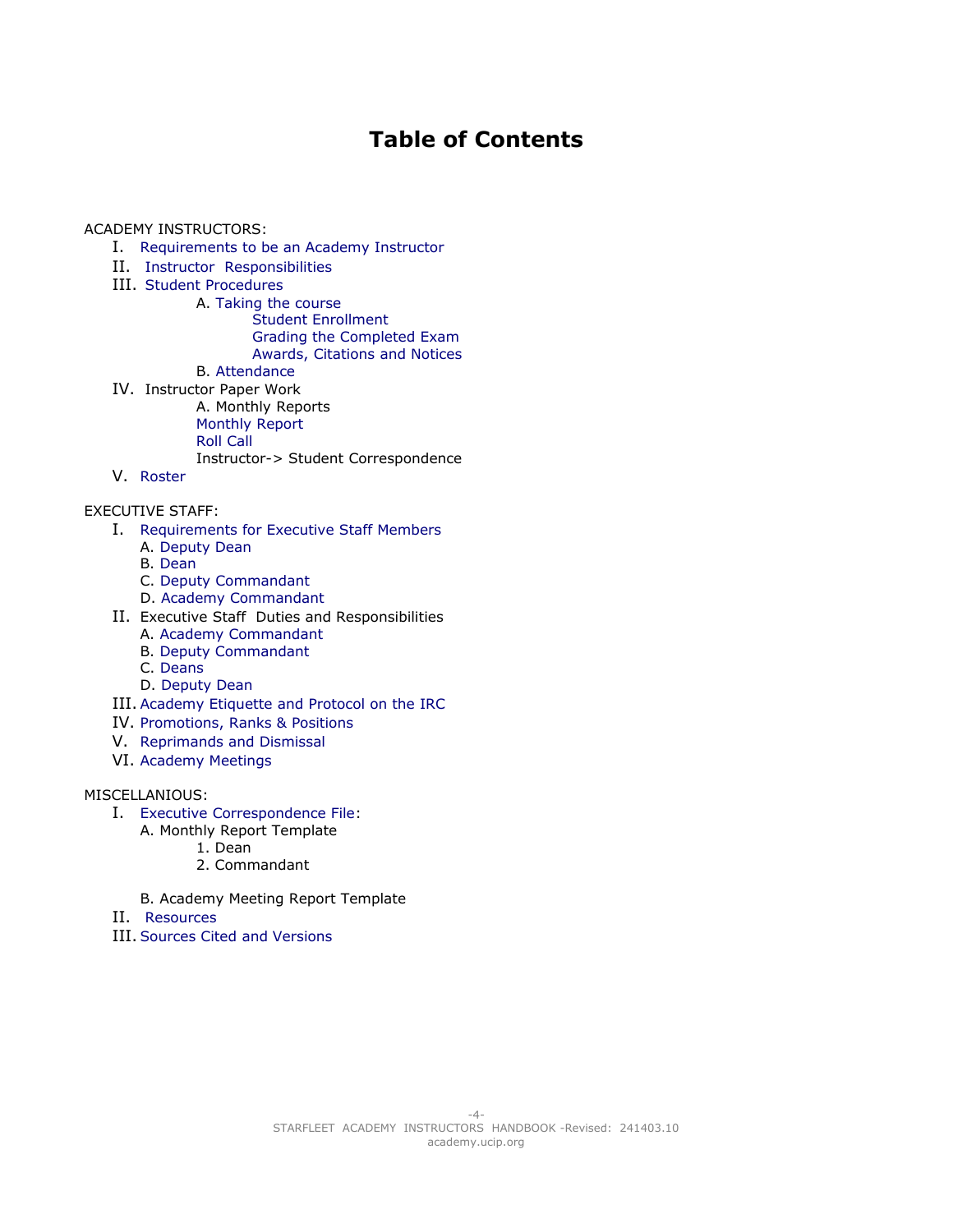## **ACADEMY INSTRUCTORS:**

## <span id="page-4-0"></span>**I. Requirements to be an Academy Instructor:** [\[Return to table of Contents\]](#page-3-2)

Each Academy School Dean hires Instructors for the classes offered by her school All new hires and returning Academy instructors are approved by the Academy Commandant

A. All prospective and current instructors must meet the following • possess a willingness to lead by serving others

- be a UCIP member
- active on at least one SIM
- maintain an active email account for use with the Academy
- check said email account at least once a day
- must have completed the course with 80% or better\*requirements:

B. Sometimes it may be necessary to hire an instructor who has not taken the course she will be instructing. The instructor candidate must meet the additional requirements below:

- take and pass the course within 184 days of hire.
- the Exam will be given & corrected by a Dean of Academy following the guidelines in section
- <span id="page-4-1"></span>the Dean will send the appropriate reports to the Commandant's office.

## **II. Instructors Responsibilities :**

The Students are your primary concern. You serve the students best by ensuring your course runs smoothly and according to the following guidelines set forth by the Academy Commandant

- A. Head Instructor
	- Is the most senior officer determined by length of service to the course.
	- Responsible for the instruction of their course to applicants
	- Keep accurate student records
	- Maintain an up-to-date course guide and exam
	- (Course guide and exam updates are subject to the Dean and Commandant's approval)
	- Provide an answer key to the Dean and Commandant.
	- **Ensures the sending of reports on the 25<sup>th</sup> of every month. Monthly reports** must be sent to the respective course list & [reports@academy.ucip.org](mailto:reports@academy.ucip.org)
	- Report dates & frequency may be changed by the Academy Commandant.
	- Adheres to any academy IRC channel rules when online in the academy channels.
	- Attends academy meetings.
	- Responsible for training their assistant
	- The Head instructor may delegate some of these duties to the Assistant Course Instructor
	- Follows the student procedures listed below.
- B. Assistant Instructor
	- Assists the Head Instructor of the course as directed by him/her.
	- Responsible for the running of the course in the absence of the Head Instructor.
	- $\bullet$  May be delegated to comprise and submit the Course report by the 25<sup>th</sup> of every month.
	- Adheres to any and all of the Academy IRC channel rules when online in Academy Channels.
	- Attends any IRC meetings called by the Academy executives.
	- Follows the student acceptance procedure listed below.

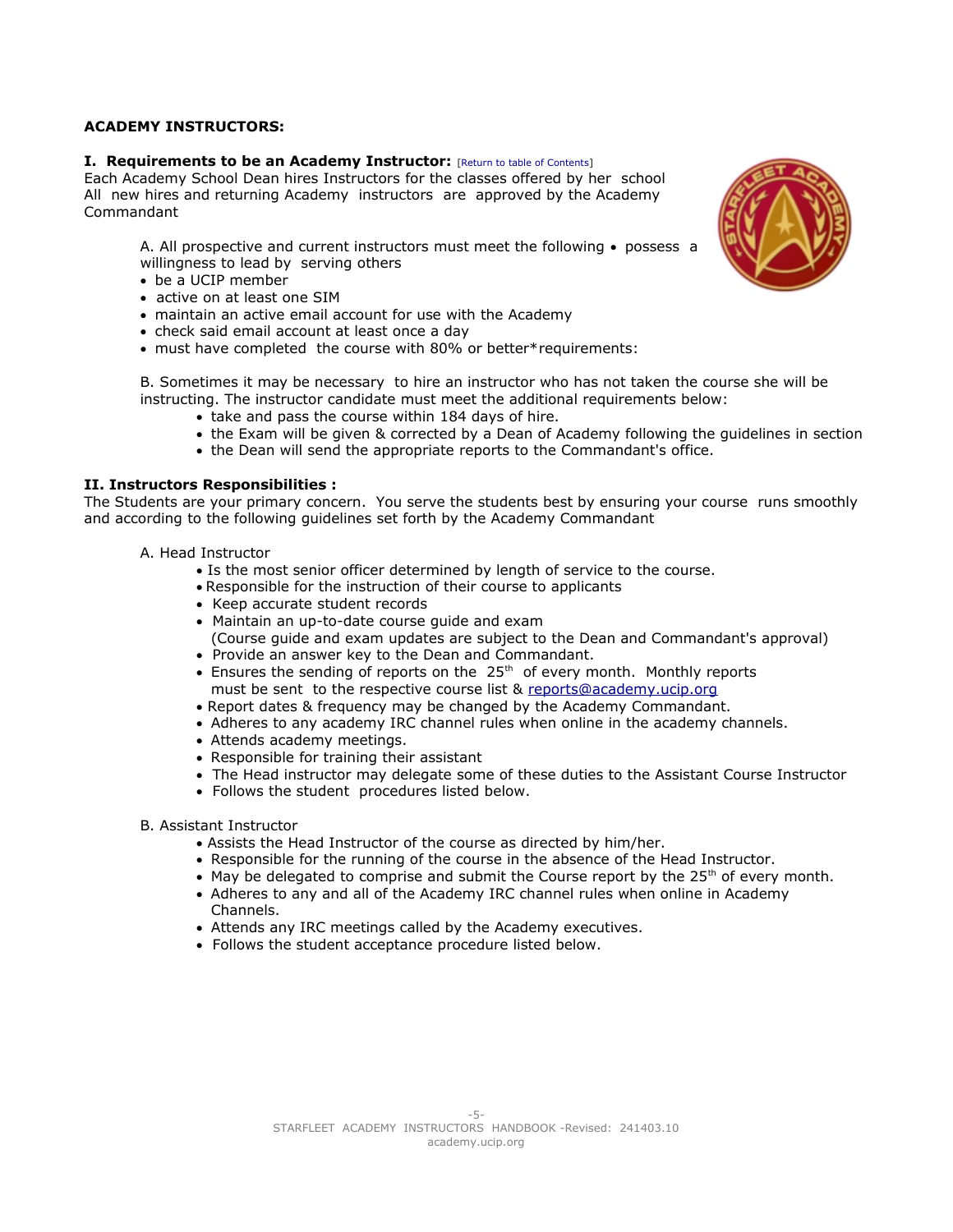## **III. Student Procedures** [\[Return to table of Contents\]](#page-3-2)



Students will come and go, and hopefully most will complete the courses. It helps them build better characters and SIMs. It helps strengthen the organization to give back to the members

Guide your student to where to find the answers but please do not "give" them the answers.

Ask the student what he or she thinks the question or exercise means. Rephrase a question/exercise so the student better understands it. Not everyone thinks the same way. =D Encourage your students! Give helpful approved resource material

## A. Taking the Course: [\[Return to table of Contents\]](#page-3-2)

All correspondence with the student must be sent to the course-list & the student. The Academy recommends taking one or two courses at a time.

<span id="page-5-1"></span>Step 1: Student Enrollment

After you receive the student's application.

In the next 24- 48 hours You do the following:

- Check the [archive database](http://archive.ucip.org/) to make certain the student has not taken the course already. If the student has taken and passed the course he does not need to retake it
- Send the Welcome Letter -make sure to fill in the students name and check all the links and email addresses.
- Send the Course guide.
- Send the Exam if the student requests it.

## <span id="page-5-2"></span>Step 2: Create a **[student record](#page-5-2)**

- A student record follows a student through their time at the Academy.
- Include this information in your Monthly Report.
- Blank Student Record copy and paste then fill it in.
- $\bullet$  Example # 1
- $\bullet$  Example # 2

## Step 3: Student Confirmation

The student confirms that he or she received the course guide.

If the student does not confirm within 48 hours, send an email asking for confirmation.

The Student has 2 weeks from the date you sent out the Guide to request the Exam.

Step 4: Follow up

7 Days after you sent send the welcome letter, send the **"weekly letter"** – find out if your student requires assistance or has questions.

## Step 5: Sending the Exam.

The student has two weeks from the time you send the exam to complete it. If a student requires more time to complete the exam, she may request two week extension. Only 2 extensions may be granted.

## <span id="page-5-0"></span>Step 6: Grading the Completed Exam

Once the Student returns the completed exam: You have 72 hours (3days) to grade and return it or send notice to the course-list & student of when you expect to have it graded and returned. If the student passes the exam with a grade **80% -100%.** Go to Step 7.

• If the student scores a 79% or less: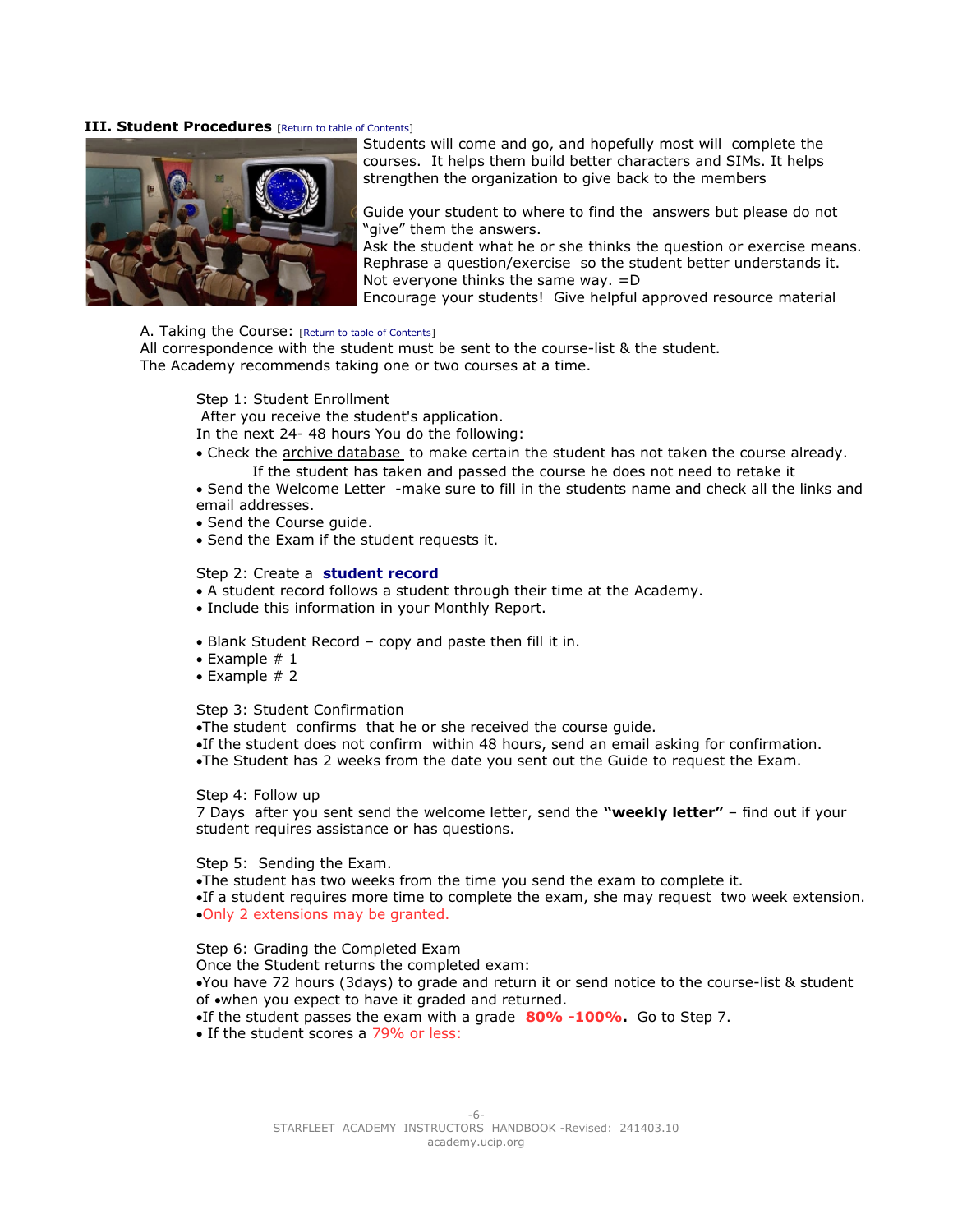Do the following:

- Return the exam with your notes and corrections.
- List which questions are incorrect
- Ask the student to redo the incorrect questions and resubmit her exam.
- The student has up to two attempts at retaking the exam.
- Scores may not exceed 100% in any circumstance.
- If extra credit is offered, the points CAN only be added to the score if the student taking the exam does not have a passing score.

<span id="page-6-3"></span>Step 7: Awards, Citations, and Notifications..

• The Passing student & his CO receive

The Completion Citation:

This Citation states the student has passed with grade  $+$  award(s) given The Course ribbon

Students who pass with 100% on the first attempt receive the Superior Performance Medal.

• The Commandant receives:

The Notice of Completion:

- The Notice of Completion states the student has passed the course & what she was awarded. This Notification does not have the students grade. Commandant then sends it through UCIP Announcements.
- Add the completion date to the Students record.
- Send all this information to the course ListServ where it will be archived.

Take a deep breath and prepare for the next student.

## <span id="page-6-2"></span>**C.** Attendance: [\[Return to table of Contents\]](#page-3-2)

- All Students are expected to communicate with their instructors at least once every week.
- If the student fails to communicate for two weeks send a **Pending Drop Notice.**
- If the student fails to respond in 7 days, then issue a **Drop Notice.**
- Note the student's record with the dates you sent the Pending Drop and Drop Notices
- Send the drop notice to the following lists:

The Student's email The Students CO The Course list

Report date pending drop or drop notice is sent on the Monthly report.

## **IV. Instructor Paperwork** [\[Return to table of Contents\]](#page-3-2)

<span id="page-6-0"></span>A. Monthly Reports:

1. Report

Report turned in by every SFA Instructor on the  $25<sup>th</sup>$  of each month. Reports are an effective way to keep track of student records and an opportunity to officially let the deans and commandant know what's happening in your course.

Blank Report

Example

Reports are sent to [reports@academy.ucip.org](mailto:reports@academy.ucip.org)

<span id="page-6-1"></span>2. Roll Call

Roll call is sent by the Commandant to all Academy Members are expected to respond with the following information:

Course (you instruct)

Rank &Name:

If your course had 0 students participating in your course, this report counts for your monthly report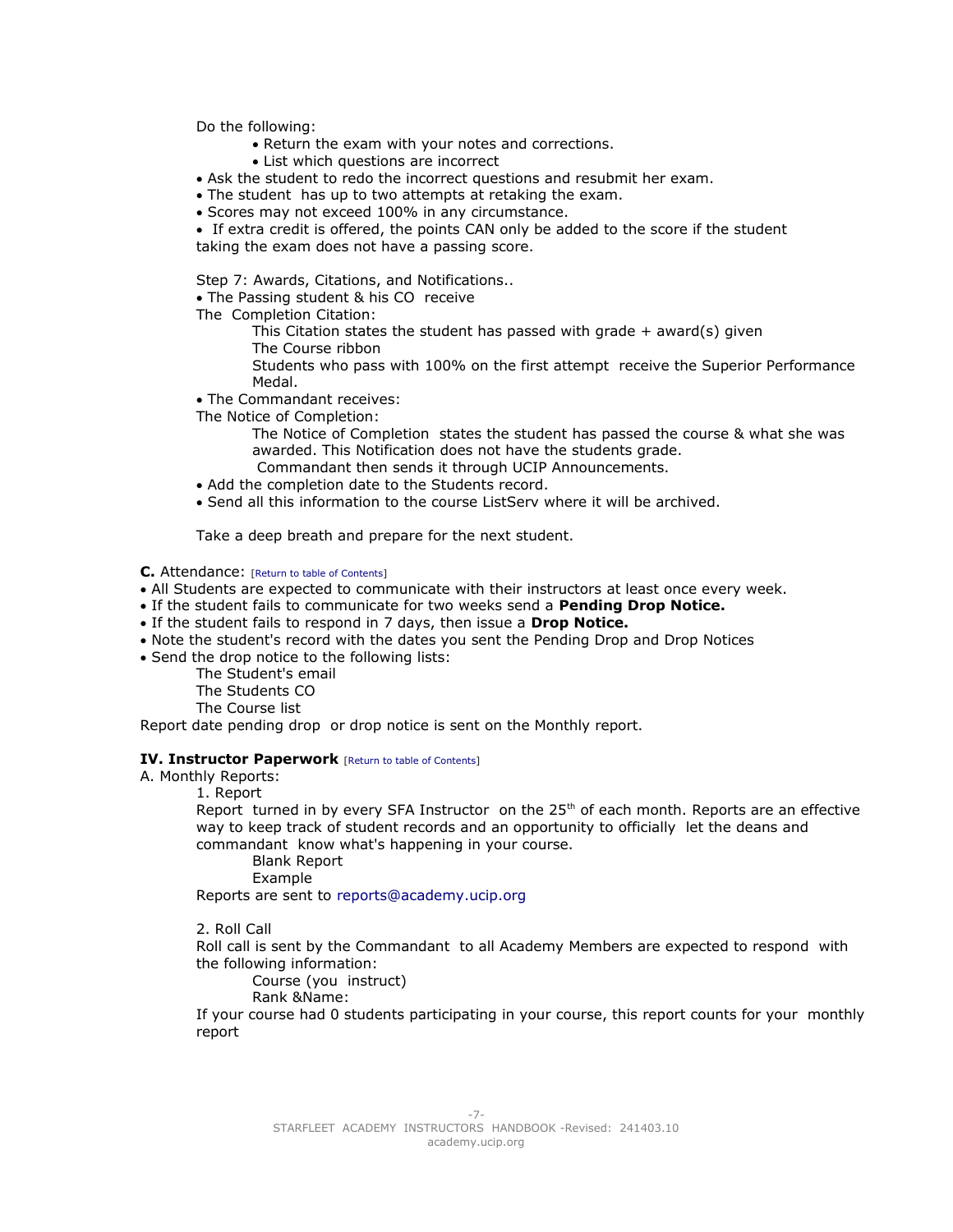<span id="page-7-0"></span>B. Instructor -> Student Correspondence [\[Return to table of Contents\]](#page-3-2) These are form letters. You have to add the course name, stardate, student name and check the links & add where you can be reached besides the ListServ ie your IRC Nick #academy You may change any of these letters to suit your style and course you instruct. The Instructor Correspondence File can be found on LCARS or from any Academy Executive.

The Instr-form letters Zip file contains the following: Welcome Letter Weekly Correspondence Completion Citation with Ribbon (s) (Blank Citations on LCARS) Completion notifications Pending Drop Notifications Drop Notification Student Records (examples included below)

Student Records**:**

Here you'll find a blank student record you can copy and paste then fill in. This record is mandatory for each student who takes a course. The Record is archived for future reference. It can be copied and pasted into your monthly report.

Student Rank and Name: Position: SIM: CO SIM's Command Email:

Application received & welcome letter sent: Course: Course Guide sent: Exam sent: Exam Completed: Graded: Pass Notice & Ribbons awarded: Completion notice sent: Congratulations Sent Via UCIP Announce:

Example: **Student Rank and Name: Ensign Daisy Duck Course:** Fighter Pilot **Position:** Flight Control **SIM:** USS Walt Disney **CO** Capt Goofy **SIM's Command Email:** cmd @ Walt (dot) ucip (dot) org

**Application received & welcome letter sent:** 241401.03 **Course Guide sent:** 241401.05 **Exam sent:** 241401.05 **Extension granted:** 241401.10 **Pending Drop Notice:** 241401.31 **Drop Notice sent:** 241402.08 **Follow up sent:**241405.08 **Application received:** 2414.05.09

**Exam Completed:** 241405.19 **Graded:** 241405.22 **Ribbons awarded: 241405.22 Completion notice sent:** 241405.22 **Congratulations Sent Via UCIP Announce: 241405.22**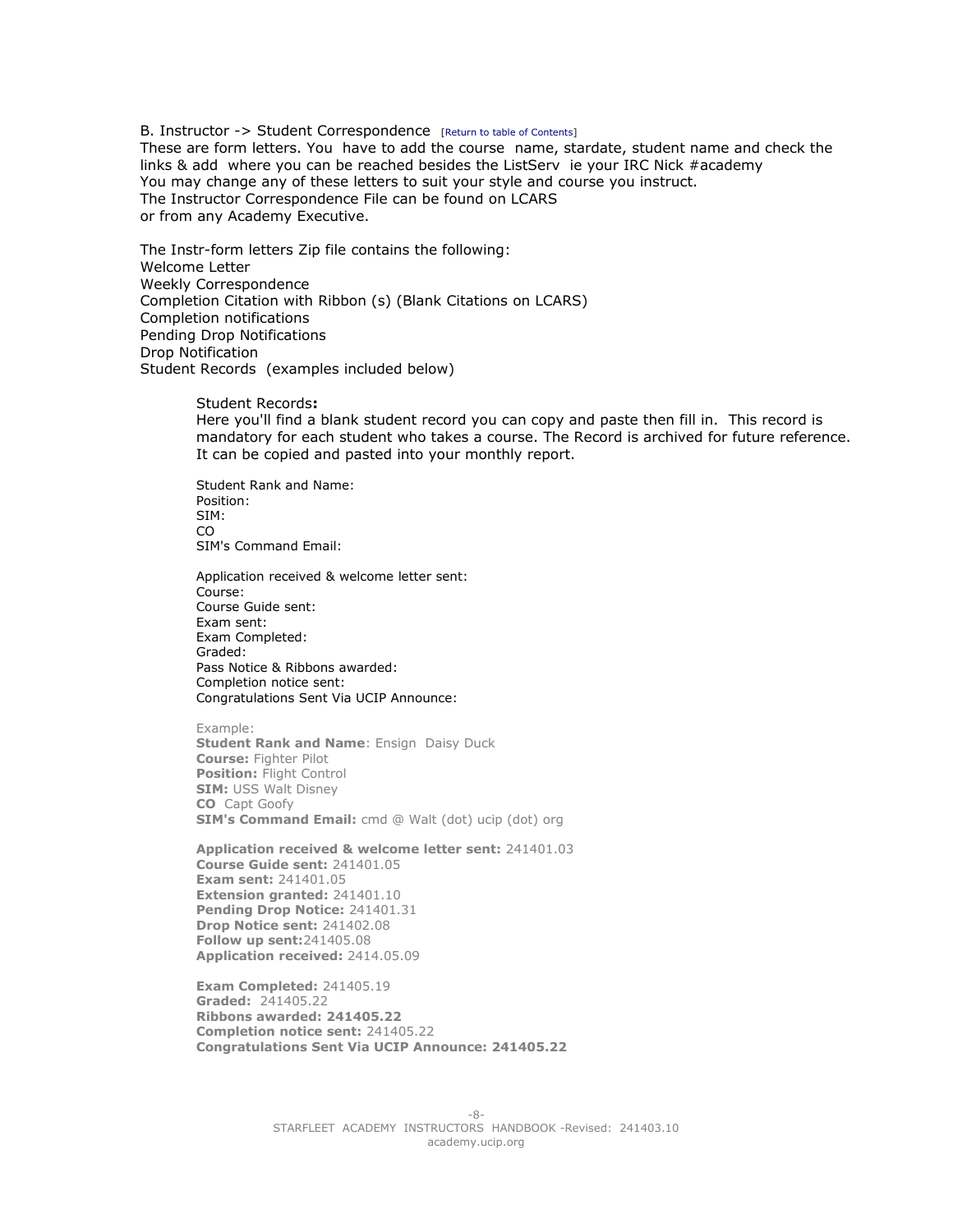#### **V. Roster**

#### STARFLEET ACADEMY FACULTY ROSTER 241403.05

Commandant Vice Admiral James Scott Deputy Commandant Commodore Stormy O'Brien

> <span id="page-8-0"></span>SIMGUIDE SCHOOL Dean Lt Cmdr Corbo Tivalen

Instructor Name: Corbo Tivalen Instructor Rank: Lieutenant Commander Course Taught: SIMGuide

Instructor Name: (Substitute)Vokar Instructor Rank: Captain Course Taught: SIMGuide

Instructor Name: Donald Davis Instructor Rank: Fleet Admiral Course Taught: SIMGuide

#### ADVANCED SCHOOL Dean Vice Admiral James Scott

Instructor Name: Andrew Munroe Instructor Rank: Commodore Courses Taught: Astrophysics & General Science

Instructor Name: Christoper Plum Instructor Rank: Commander Course Taught: Engineering

Instructor Name: Thompson(academy) Instructor Rank: Captain Course Taught: Enlisted

Instructor Name: Frey Ayyn'vida Instructor Rank: Commander Course Taught: Helm/Navigation

Instructor Name: Steck Instructor Rank: Captain Course Taught: Fighter School

Instructor Name: Steck Instructor Rank: Captain Course Taught: Judge Advocate General (JAG)

Instructor Name: Lucas De Wynter Instructor Rank: Lieutenant Jg Course Taught: Marines

Instructor Name: Althea Swanson Instructor Rank: Captain Course Taught: Medical & Counseling

Instructor Name: Moss(Academy) Instructor Rank: Lieutenant Course Taught: Operations

Instructor Name: Vokar Instructor Rank: Captain Course Taught: Sec/Tac

Instructor Name: Tiffany Skylar Instructor Rank: Commander Course Taught: Starbase

Instructor Name: Substitute James Scott Instructor Rank: Vice Admiral Course Taught: Warrant Officer

#### COMMAND SCHOOL Dean Commodore Stormy O'Brien

| Instructor Name: Thompson(academy)        | Instructor Name: Suzzana Blokpoel    |
|-------------------------------------------|--------------------------------------|
| Instructor Rank: Captain                  | <b>Instructor Rank: Vice Admiral</b> |
| Course Taught: Senior Officer Training    | Course Taught: Commanding Officer    |
| Instructor Name: Stormy O'Brien           | Instructor Name: Sub: Stormy O'Brien |
| Instructor Rank: Commodore                | Instructor Rank: Commodore           |
| Course Taught: Executive Officer Training | Course Taught: Flag Officer Training |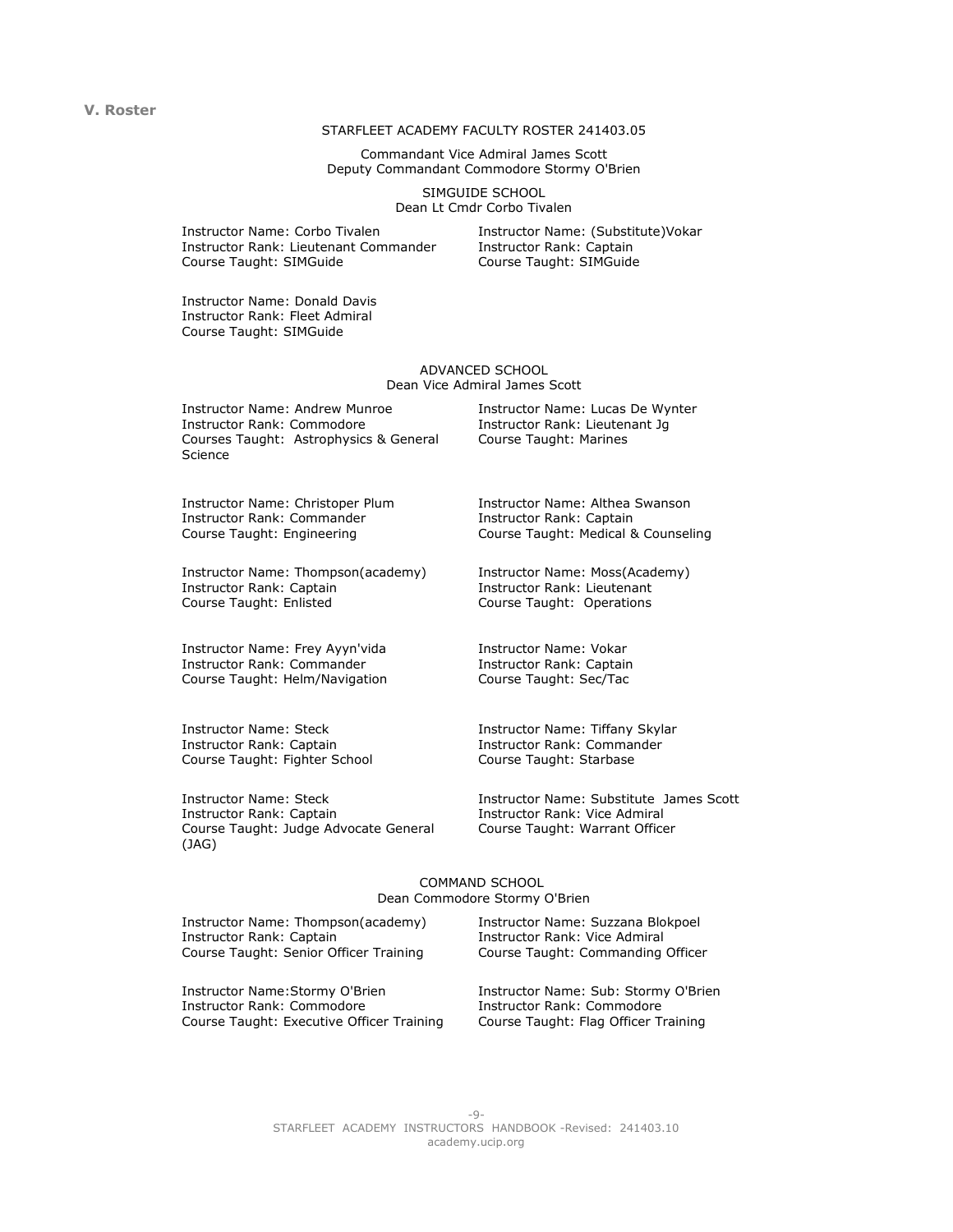## <span id="page-9-3"></span>**EXECUTIVE STAFF MEMBERS:** [\[Return to table of Contents\]](#page-3-2)

The Executive Staff of the Academy are current members of the Academy Faculty who have several months of experience as a Head Instructor and has gained experience in handling Academy related issues.

The Executive Staff is the Commandant, Deputy Commandant, Dean Of SIMGuide, Dean of Advanced School, and the Dean of Command School. The Executive Staff is similar to the Command Team of a SIM. Capt, XO, 2XO and Department Heads. The members of the Executive Staff work closely with the Commandant keeping him up-to-date information about what is happening within their department. The Executive Staff works with and for the Commandant in the daily running of the Academy.

## **I. Requirements for Executive Staff Members:**

- A. Deputy Deans
	- Possess a willingness to lead by serving others
	- UCIP member
	- Active in at least one SIM, Senior Officer in good standing
	- Member of the Academy for 6 months or more
	- Have an active email account for use with the Academy and must have the ability to check said email account at least once a day.
	- Able to step in for the dean of their department should it be required.
	- Have good problem solving skills and understand how to use the Chain of Command.
	- Log into the IRC #academy a minimum of two hours a week to engage with Executive Staff, Instructors and assist Students.
- <span id="page-9-1"></span>B. Deans
	- Possess a willingness to lead by serving others
	- UCIP member
	- Active in at least one SIM, Senior Officer in good standing
	- Member of the Academy for 6 months or more
	- Have an active email account for use with the Academy and must have the ability to check said email account at least once a day.
	- Able to step in for any instructor when the instructor is unavailable.
	- Have good problem solving skills and understand how to use the Chain of Command.
	- Log into the IRC #academy a minimum of two hours a week to engage with Executive Staff, Instructors and assist Students.

## C. Deputy Commandant

- Possess a willingness to lead by serving others
- <span id="page-9-2"></span>UCIP member
- Must active on at least one SIM, Senior Officer in good standing
- Member of the Academy for 12 months or more months
- have an active email account for use with the Academy and must have the ability to check said email account at least once a day.
- Must be able to step in for the dean or instructor of any department or course at the Commandant's request.
- Have good problem solving skills and understand how to use the Chain of Command.

• Log into the IRC #academy a minimum of two hours a week to engage with Executive Staff, Instructors and assist Students.

<span id="page-9-0"></span>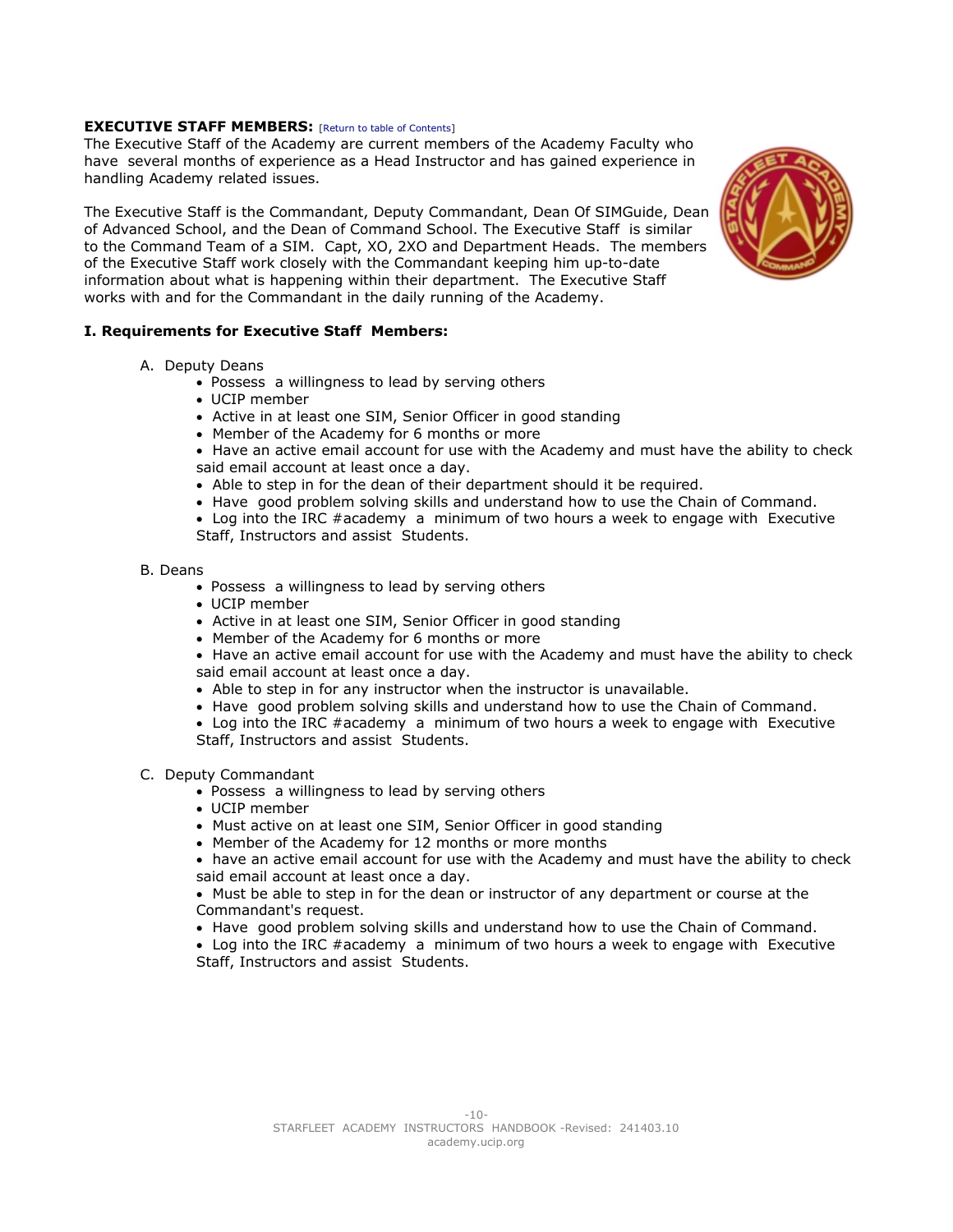- D. Academy Commandant
	- Possess a willingness to lead by serving others
	- UCIP member
	- Must active on at least one SIM, Senior Officer in good standing
	- Member of the Academy for 12 months or more months

<span id="page-10-0"></span> have an active email account for use with the Academy and must have the ability to check said email account at least once a day.

 Must be able to step in for the dean or instructor of any department or course at the Commandant's request.

• Have good problem solving skills and understand how to use the Chain of Command.

 Requires 3 hours a week minimum to the Academy on the IRC #academy working with Executive Staff, Instructors and Students.

## **II.. Executive Staff Duties and Responsibilities** [\[Return to table of Contents\]](#page-3-2)

- <span id="page-10-1"></span> A. Academy Commandant
	- May Delegate Duties to the Deputy Academy Commandant
	- Ensures the smooth running of UCIP Academy
	- Sends a Monthly report by the 5<sup>th</sup> of each month to:
		- [President@ucip.org](mailto:President@ucip.org) & [reports@academy.ucip.org](mailto:reports@academy.ucip.org)
	- $\bullet$  Holds an IRC monthly meeting on the 3<sup>rd</sup> week of the month (may elect a representative)

 Attends any IRC meeting where the Academy should be represented (may elect a representative)

Responsible for and upholds all academy disciplinary procedures.

 Has final say of all academy disciplinary matters and resolution of all disputes pertaining to academy operations.

 Ensures the academy channel rules are being adhered to and leads by example. Retains ownership of all \*@academy.ucip.org mailing lists and ensures maintenance of said lists.

Ensures Main Academy Web Site is kept up-to-date.

Approves the creation of all courses or updating of courses.

Approves the Hiring and Firing of all Academy Staff.

Keeps a record of all Academy Staff members and their last promotion date.

Keeps the UCIP Academy Database up-to-date.

Ensures that the UCIP Bylaws are upheld within the Academy.

•Reviews this handbook every 12 months and makes updates as necessary to reflect changes to any policies or procedures.

<span id="page-10-2"></span>B. Deputy Commandant

Works with the Commandant in all avenues of Academy business.

Ensures the smooth running of UCIP Academy.

Works with the Commandant to send a Monthly report by the 5th of each month to [president@ucip.org](mailto:president@ucip.org)

[reports@academy.ucip.org](mailto:reports@academy.ucip.org)

 $\bullet$  Attends the IRC monthly meeting on the 4<sup>th</sup> week of the month (as needed)

Attends any IRC meeting where the Academy should be represented (as needed) Responsible for and upholds all academy disciplinary procedures as well as all conflict resolution of disputes pertaining to the academy and its operations.

Ensures the academy channel rules are being adhered to and leads by example.

Retains co-ownership of all \*@academy.ucip.org mailing lists and ensures maintenance of said lists.

- May recommend other instructors for awards to the ccmdt@academy.ucip.org.
- Ensures Main Academy Web Site is kept up-to-date.
- Aids in approving the creation of all courses or updating of courses.
- Keeps a record of all Academy Staff members and their last promotion date.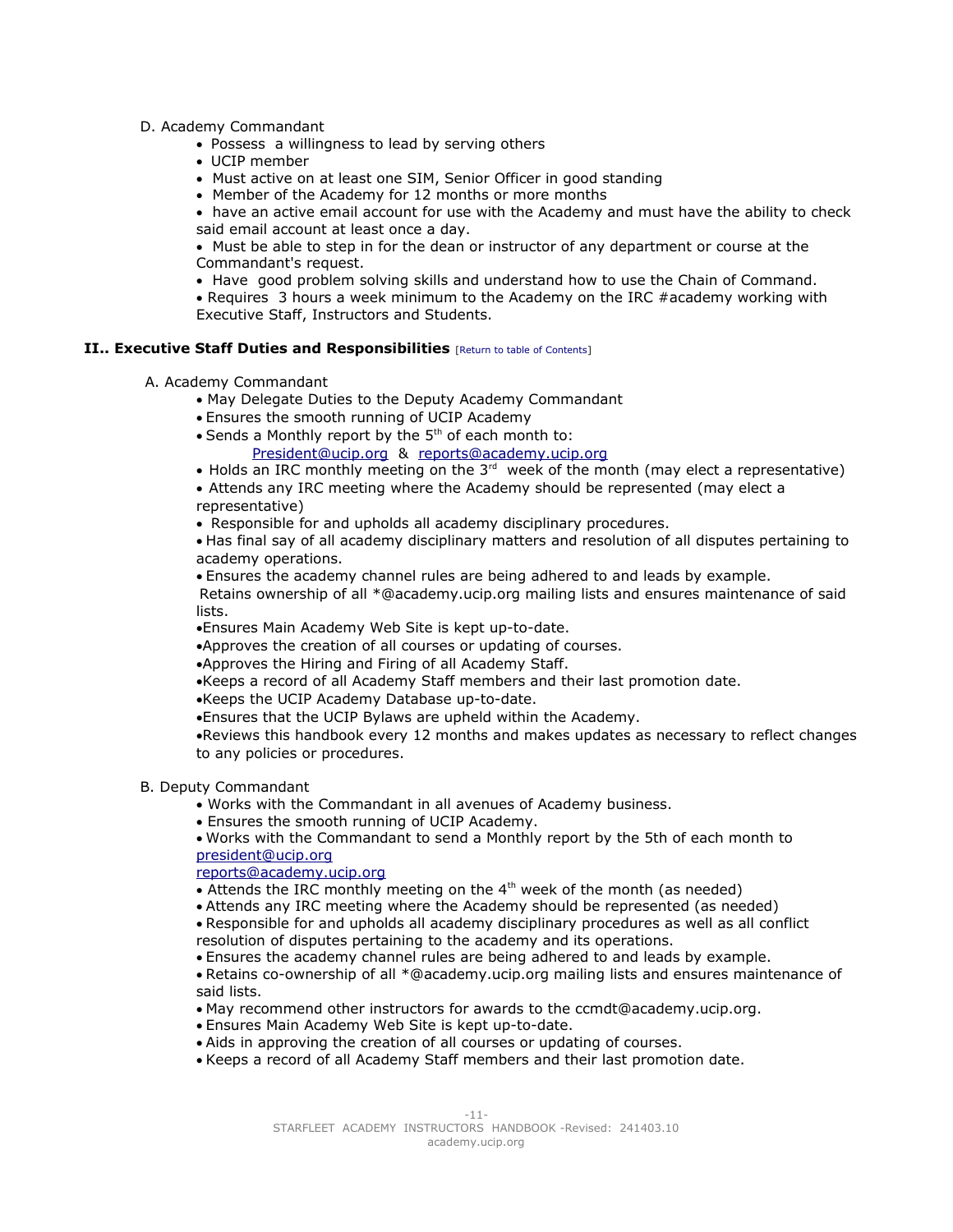Keeps the UCIP Academy Database up-to-date.

Ensures that the UCIP Bylaws are upheld within the Academy.

Reviews this handbook every 12 months and makes updates as necessary to reflect changes to any policies or procedures.

## <span id="page-11-0"></span>C. Academy Dean *(May Delegate Duties to the Deputy Dean)* [\[Return to table of Contents\]](#page-3-2)

Responsible for recruiting instructors for courses within their school, and getting their hiring approved by the Commandant, and ensuring that all courses are adequately staffed.

Responsible for the training of instructors within their department.

Consults with course Head Instructors when revising or updating course exams/guides.

Troubleshoots inquiries and complaints made by students and members of their Academy Academy School..

Responsible for being an active participant on the Academy Executive body, contributing to all discussions and taking part in decision making for policies that affect the Academy.

Checks readability of course guides within their schools.

Ensures instructors within their school are adhering to academy policy and procedures.

Carries out tasks delegated to him/her by the Commandant or Deputy Commandant, in addition to his/her own duties.

Advises the Commandant and/or Deputy Commandant of possible options in regards to planning and implementing Academy policies and procedures.

 $\bullet$  Ensures the sending of an updated Department report on the 30<sup>th</sup> of each month to [reports@academy.ucip.org](mailto:reports@academy.ucip.org) and [acadex@ucip.org](mailto:acadex@ucip.org)

Reports to all academy staff meetings, may elect to have his/her Deputy Dean stand in as a representative.

If practical, attends any IRC meetings where the academy should be represented.

Ensures Academy IRC Channel rules are adhered to when online and leads by example.

Sends welcome letters to new instructors within his/her school as well as thank you letter to departing instructors within his/her school.

May recommend their department instructors for awards to the school exec list servs:

SIMGuide School Dean: [simguide-exec@academy.ucip.org](mailto:simguide-exec@academy.ucip.org)

Advanced School Dean: [advanced-exec@academy.ucip.org](mailto:advanced-exec@academy.ucip.org)

Command School Dean: [command-exec@academy.ucip.org](mailto:command-exec@academy.ucip.org)

Commandant's Office: [ccmdt@academy.ucip.org,](mailto:ccmdt@academy.ucip.org)

<span id="page-11-1"></span>D. Deputy Dean [\[Return to table of Contents\]](#page-3-2)

Responsible for recruiting instructors for courses within their school, and getting their hiring approved by the Dean of his/her school, and ensuring that all courses are adequately staffed.

Responsible for the training of instructors within their department.

Troubleshoots inquiries and complaints made by students and members of the Academy.

Responsible for being an active participant on the Academy Executive body, contributing to

all discussions and taking part in decision making for policies that affect the Academy.

Ensures instructors within their school are adhering to academy policy and procedures.

Carries out tasks delegated to him/her by the Dean of his/her school, in addition to his/her own duties.

Advises the Commandant and/or Deputy Commandant of possible options in regards to planning and implementing Academy policies and procedures.

• Ensures the sending of an updated Department report the 30<sup>th</sup> of each month to [reports@academy.ucip.org](mailto:reports@academy.ucip.org) and [acadex@ucip.org](mailto:acadex@ucip.org)

Reports to all academy staff meetings. (as needed)

Ensures Academy IRC Channel rules are adhered to when online and leads by example.

May recommend their department instructors for awards to the school exec list servs:

SIMGuide School Dean: [simguide-exec@academy.ucip.org](mailto:simguide-exec@academy.ucip.org) Advanced School Dean: [advanced-exec@academy.ucip.org](mailto:advanced-exec@academy.ucip.org)

Command School Dean: [command-exec@academy.ucip.org](mailto:command-exec@academy.ucip.org) Commandant's Office: [ccmdt@academy.ucip.org,](mailto:ccmdt@academy.ucip.org)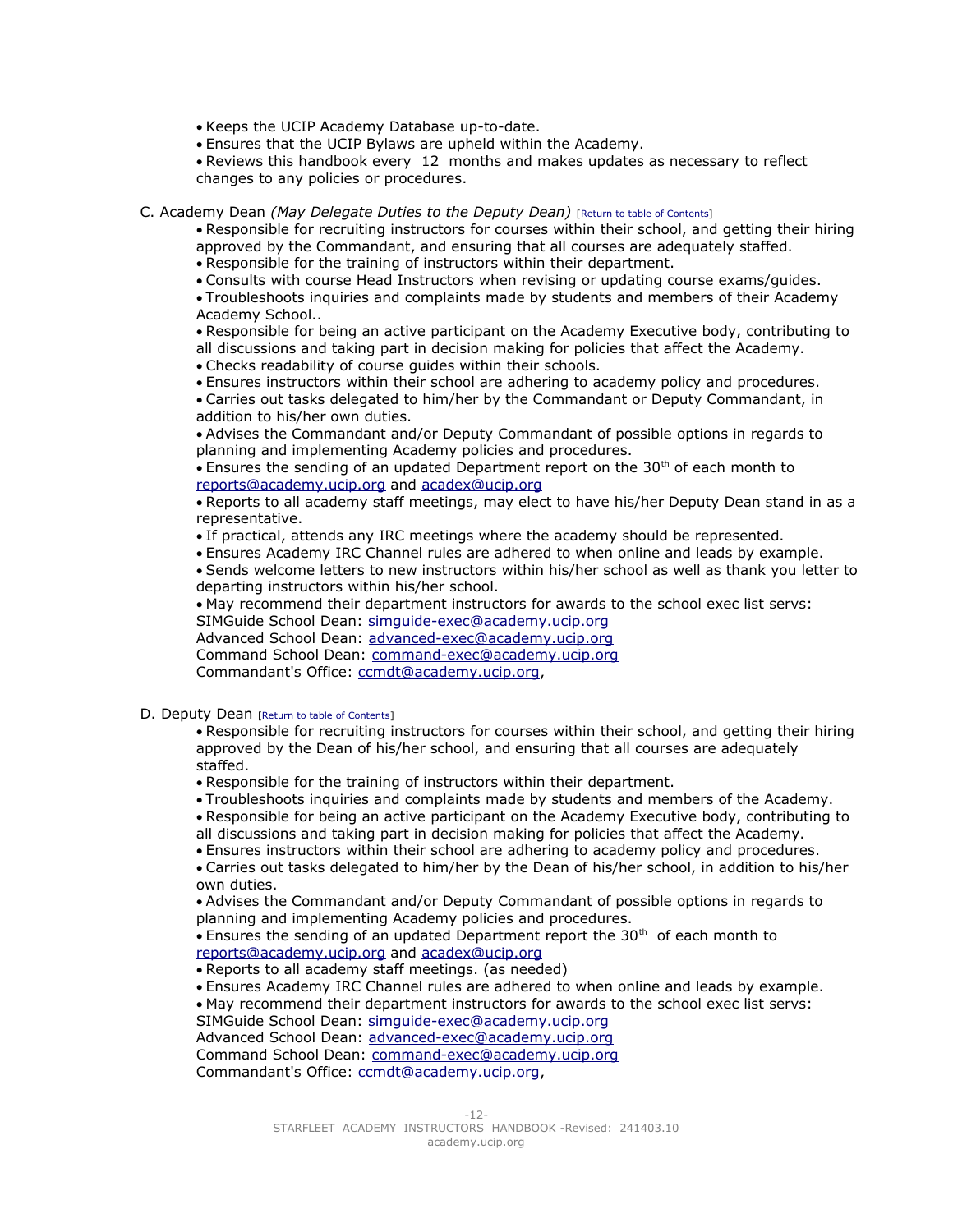## **III. Promotions, Ranks & Positions** [\[Return to table of Contents\]](#page-3-2)

[See SFA Standard Operation and Procedures: Section VII Page 7 Procedures for Promotion](http://lcars.ucip.org/index.php?title=Starfleet_Academy) Addendum to Starfleet Academy Standard Operating Procedures

- <span id="page-12-2"></span>Section VII Page 7: Procedures for Promotion
	- Promotions and Awards are given twice yearly: February 6<sup>th</sup> and August 6<sup>th</sup>.
	- Either by email report or IRC meeting.
	- Milestone Achievements as close to the date achieved as possible.
	- Attendance Awards are given quarterly: March  $17<sup>th</sup>$ , June  $17<sup>th</sup>$ , Sept  $17<sup>th</sup>$  and Dec 17th

## <span id="page-12-1"></span>**IV. Reprimands and Dismissal:** [\[Return to table of Contents\]](#page-3-2)

The Starfleet Academy Standard Operations and Procedures Handbook covers this subject in detail in [Section V Page 5](http://lcars.ucip.org/index.php?title=Starfleet_Academy)

## <span id="page-12-0"></span>**V. Academy IRC Meetings** [\[Return to table of Contents\]](#page-3-2)

- Academy Staff Meetings will be held at the convenience of the Executive Staff.
- Academy meetings are open to all Active Academy members but no longer mandatory
- Meetings will be 90 minutes in length including prep time.
- Academy Executives will meet 30 minutes before the meeting to discuss and organize the Agenda.
- If the meeting is canceled the Academy Commandant will reschedule.

• The meeting time will be sent to all members via [academy@academy.ucip.org.](mailto:academy@academy.ucip.org) Typically 1 to 2 weeks before the actual meeting date.

 Instructors please send your concerns, suggestions, or announcements to your department Dean 48 hours prior to the Academy meeting so it can be added to the agenda.

A standard agenda will be:

- 1. Introduction
- 2. General Academy Address
- 3 Status Update
- 4. Departmental Updates
- 5. Basic SIMGuide
- 6. Advance Courses
- 7. Command School
- 8. Questions for Academy Staff
- 9. Round Table
- 10. Other items may be added as needed.

NOTE: Promotions and Awards are no longer given at the Academy Meetings. See February 2014 for details.

### Dept Cmdt note: If you do not attend the meetings you do not get to complain about the results.

### A. Academy Meeting Report

An Academy meeting report will go out within 5 days of the meeting. The Report will include a record of attendance, announcements, all topics discussed, and a copy of the Academy Meeting log. It may be redacted. (personal comments removed.)

**see also: [See: Standard Operating Procedures section X. Procedures for Meetings](http://lcars.ucip.org/index.php?title=Starfleet_Academy)**. There are some changes not yet added to the SOP.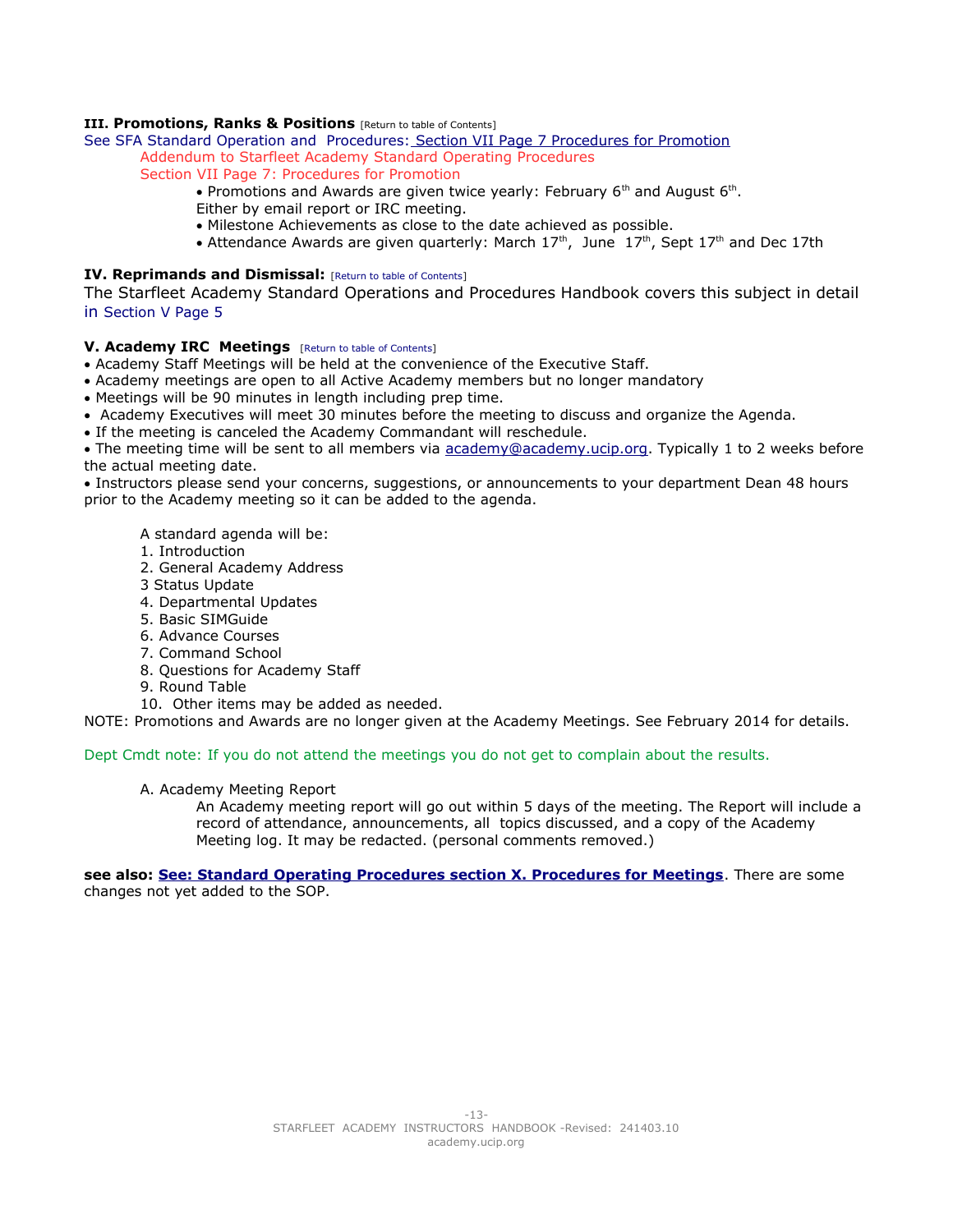## <span id="page-13-0"></span>**V. Academy Etiquette and Protocol on the IRC** [\[Return to table of Contents\]](#page-3-2)

Academy Members and Executives set the example for the UCIP and our actions follow us from SIM to SIM and were ever we roam in character online. We strive to maintain the highest level of professionalism while having fun helping others learn the Star Trek SIM Genre

Simply put:

- Be professional or at the very least cordial.
- Your students come first.
- Visitors also come first when students questions have been answered or not present.
- Intellectual debates, intellectual and stimulating conversation is encouraged.
- Insults, cussing, malicious gossip and arguing with each other is strictly prohibited.

#### Cmdt Note: The basic rule of thumb is: If you wouldn't say it in front of your mother, don't say it at all.

If any Academy member sees another individual in the Academy Channels behaving unprofessionally, please remind the "offender" respectfully of the rules -even, even if that member outranks you. Nine times out of ten, this will correct the problem. No further action is needed.

If the offensive behavior continues, notify follow the Chain of Command, notify an Academy Dean or the Commandant.

At no time is argument about this permitted, and if such argument ensues, the individual should be immediately removed and or banned from the channel by one of the Academy Exec's. A log of all incidents resulting in removal from the channel or a ban should be sent to ccmdt@academy.ucip.org.

## Academy IRC Chat Rooms:

#academy

This is the General Academy Channel. This is where members will come when they need assistance with something Academy related, and quite often, when they need something just IRC or UCIP related. Our job is to always point them in the right direction to find the material(s) they need. If we do not know the answer, we find the answer ourselves, and or refer the Student or Instructor to someone who does have the answer.

#### #acadex

This is the Academy Executives general chat channel. Unless you are called in, or wish to talk to any or all the Academy Executives who are online, you will probably never use this channel. This room requires you to be an Academy Executive to remain.

In this room the Academy Executives discuss confidential matters. We will ask you to leave if you are not an Academy Executive or a part of the discussion. If you've managed to loiter in the room, you will be kicked out, if you return you will be banned from the room.

## Channel Ops Levels:

Owner ( $\sim$ ) Academy Commandant SOP's ( & ) Deputy Commandant and Deans OP's ( @ ) Academy Staff HOP's ( % ) Services Director and Deputy, President and Vice President Voice ( + ) Individuals under Evaluation (Staff or Potential Staff) **Note:** Further ops are optional and are set up at the discretion of the Academy Commandant.

For more information see: The Starfleet Academy Standard Operating Procedures Section XI Pages 9 & 10: [Members Code of Conduct](http://lcars.ucip.org/index.php?title=Starfleet_Academy) You will find an explanation of the Chain of Command there. See also: [Section XIII Page 8: Policy Regarding IRC Channels](http://lcars.ucip.org/index.php?title=Starfleet_Academy)